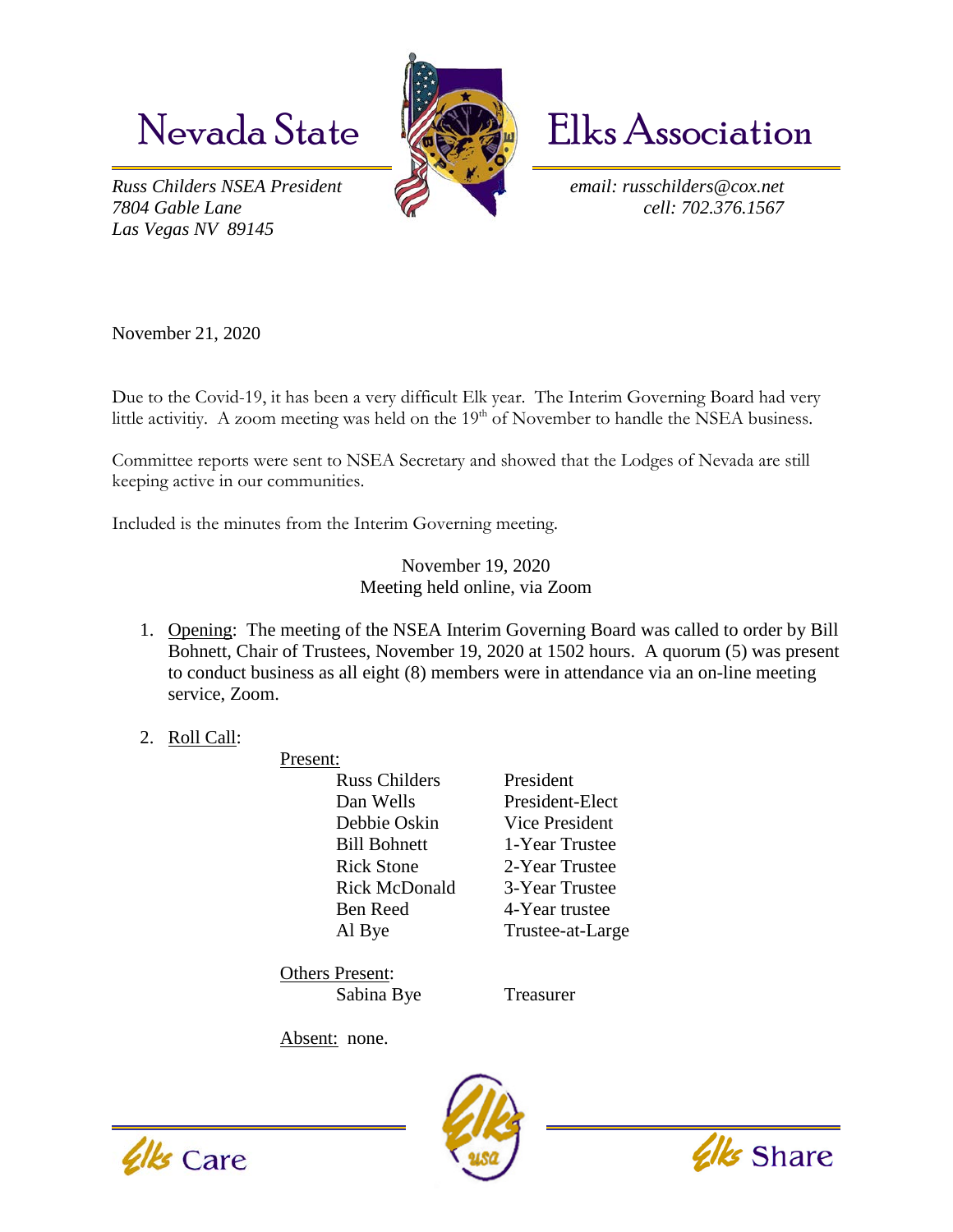*Russ Childers NSEA President email: russchilders@cox.net 7804 Gable Lane cell: 702.376.1567 Las Vegas NV 89145* 



Nevada State **Kanada** Elks Association

- 3. Minutes of Previous Sessions: none reviewed (approved previously).
- 4. Old Business: NSEA Charity Budget Treasurer Sabina Bye reviewed the status of the charity budget and the fact there exists surplus funding in some of the line items with no ability to expend the funds due to the pandemic delays. An augmentation of the budget was discussed at length by the Board. The summary was to expend a total of \$54,000 (from various line items) by dividing equally to all 16 lodges. Each lodge to receive a check for \$3,375 and a letter explaining the approved usage of ENF funding is for community charity, youth activities, and veterans' activities. Each lodge is to report their usage amount and activity. The motion to do so was made by Al Bye and seconded by Rick Stone. Motion passed by a unanimous vote of the Board members.
- 5. New Business: NSEA Charity Corporation brief discussion about the need to formalize the structure, duties, and membership of a body to manage the NSEA charity projects. More research to follow. No action taken.

Nursing Scholarship – brief discussion about the annual nursing scholarship coordinated by the state PER Association. Various questions about the current funding, scholarship awards, and drawing results. More research to follow by President Russ Childers. No action taken.

- 6. Next Meeting: none scheduled. Discussed to likely be held in January 2021.
- 7. Closing: meeting adjourned by Bill Bohnett at 1551 hours. Minutes prepared by Ben Reed, Secretary of Trustees. Reviewed and approved by Bill Bohnett, Chair of the Trustees.

Fraternally,

Dee Boskie, PSP Interim NSEA Secretary





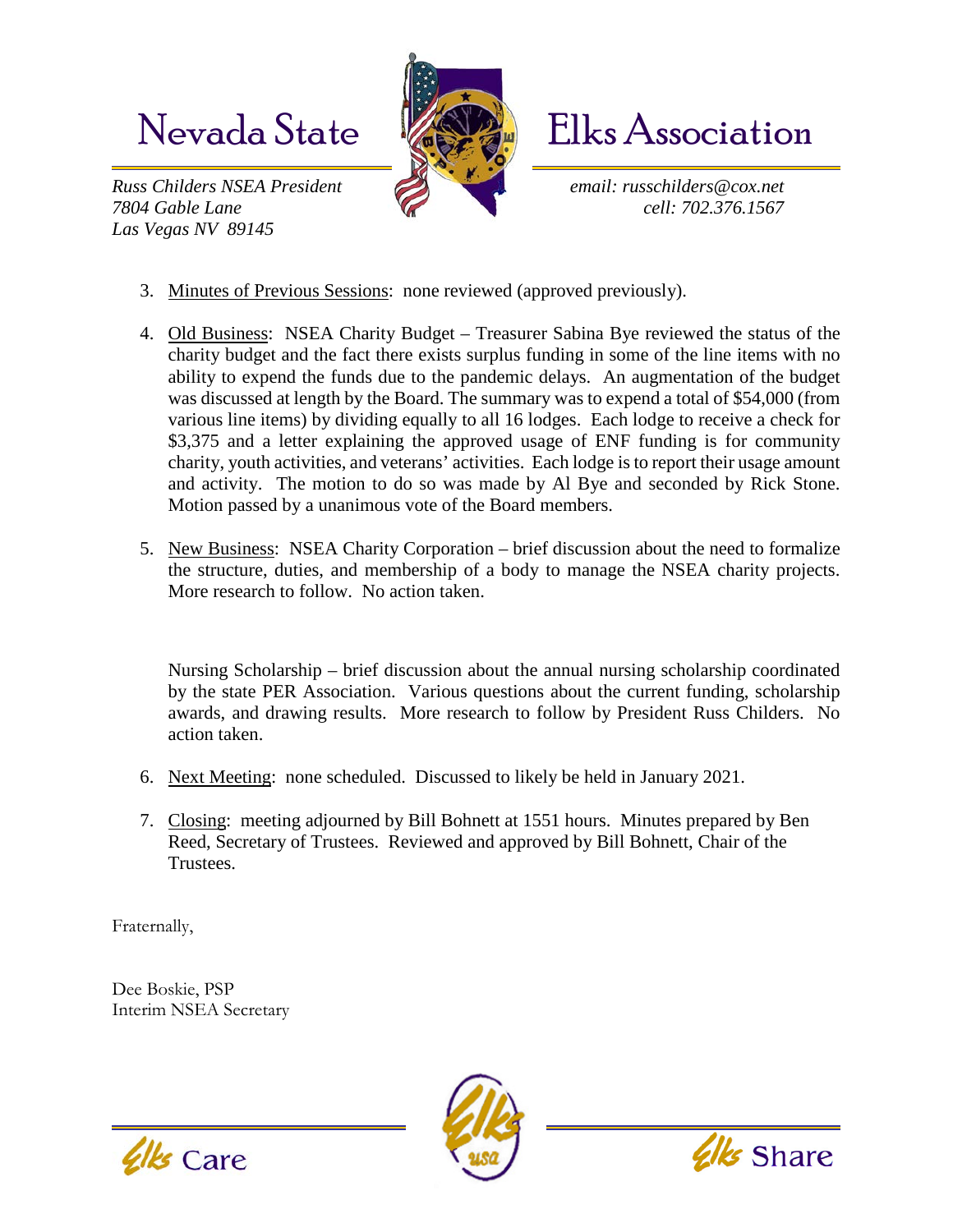## **Nevada State Elks Association Interim Governing Board**

## Meeting Minutes November 19, 2020 Meeting held online, via Zoom

- 1. Opening: The meeting of the NSEA Interim Governing Board was called to order by Bill Bohnett, Chair of Trustees, November 19, 2020 at 1502 hours. A quorum (5) was present to conduct business as all eight (8) members were in attendance via an on-line meeting service, Zoom.
- 2. Roll Call:

Present:

Russ Childers President Dan Wells President-Elect Debbie Oskin Vice President Bill Bohnett 1-Year Trustee Rick Stone 2-Year Trustee Rick McDonald 3-Year Trustee Ben Reed 4-Year trustee Al Bye Trustee-at-Large

Others Present: Sabina Bye Treasurer

Absent:

none.

- 3. Minutes of Previous Sessions: none reviewed (approved previously).
- 4. Old Business: NSEA Charity Budget Treasurer Sabina Bye reviewed the status of the charity budget and the fact there exists surplus funding in some of the line items with no ability to expend the funds due to the pandemic delays. An augmentation of the budget was discussed at length by the Board. The summary was to expend a total of \$54,000 (from various line items) by dividing equally to all 16 lodges. Each lodge to receive a check for \$3,375 and a letter explaining the approved usage of ENF funding is for community charity, youth activities, and veterans' activities. Each lodge is to report their usage amount and activity. The motion to do so was made by Al Bye and seconded by Rick Stone. Motion passed by a unanimous vote of the Board members.
- 5. New Business: NSEA Charity Corporation brief discussion about the need to formalize the structure, duties, and membership of a body to manage the NSEA charity projects. More research to follow. No action taken.